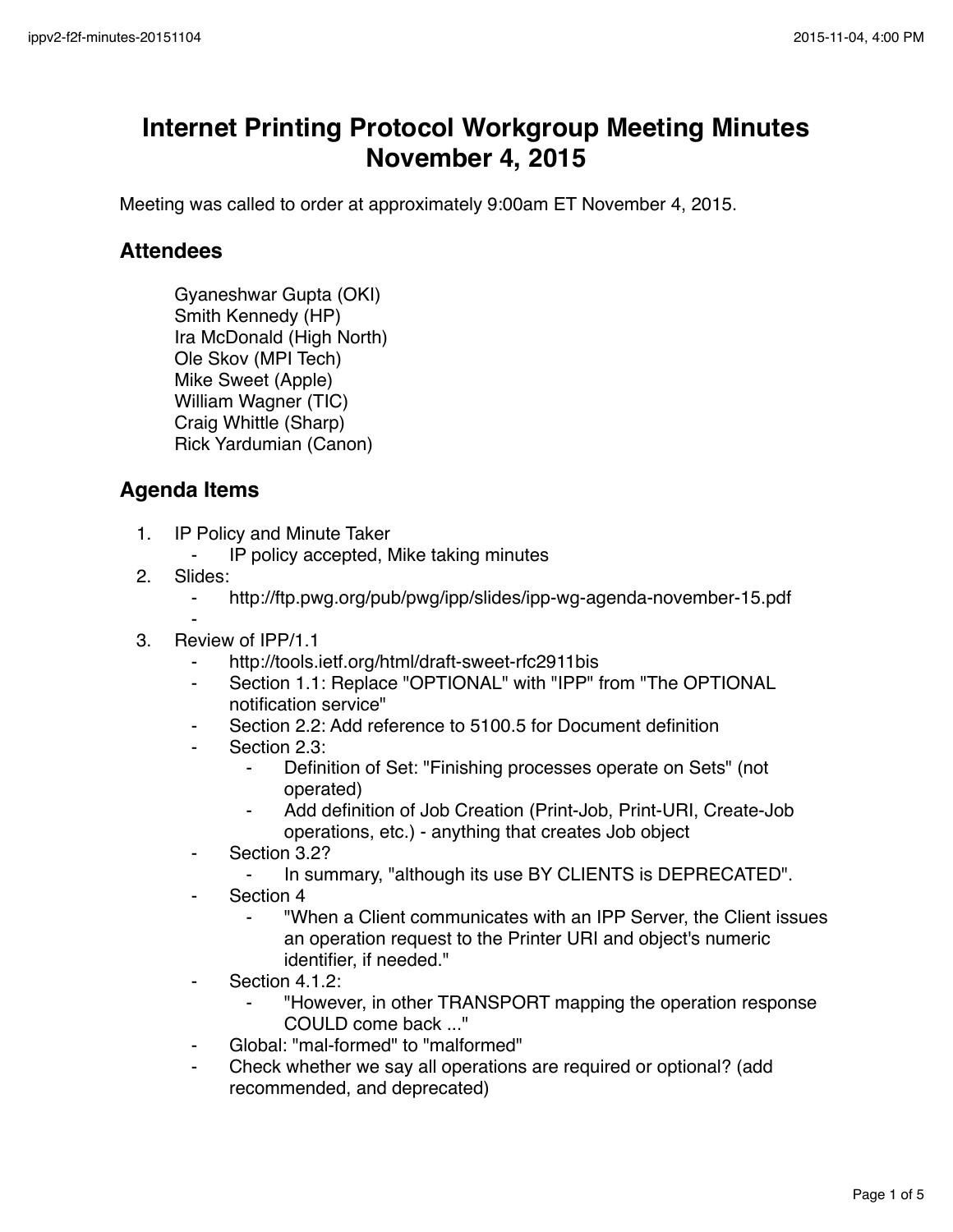- Section 4.1.6.2: Review second paragraph
- **Section 4.1.6.3:** 
	- ⁃ "for human consumption and intended for use by more technical persons" - make clear
	- Reword OPTIONAL bit: "SHOULD localized, however localization can obscure ..."
- Section 4.1.7:
	- ⁃ "for an example" => "for examples."
- Section 4.1.8:
	- Fix "Appendix E (see Appendix E)
- Section 4.1.9:
	- ⁃ "followed by ZERO OR MORE Send-Document ..."
	- ⁃ Drop "There are validation checks ...."?
	- ⁃ Make Job Submission Validation and Job Processing Validation subsections?
- Section 4.2.1.1 (Print-Job Request)
	- ⁃ "document-natural-language" -> "The value specifies the natural language of the Document CONTENT ..."
	- ⁃ "natural language to properly image the Document." at end
	- Reword: "In addition to the REQUIRED parameters for every ..."
- Section 4.2.1.2 (Print-Job Response)
	- Drop everything but first sentence for "job-uri"
	- ⁃ "no ADDITIONAL Printer Status attributes"
	- ⁃ Reword: "In addition to the REQUIRED parameters for every ..."
- Section 4.2.2 (Print-URI)
	- "If the Printer DISCOVERS an accessibility, ..., it MUST reject the request and return the..."
- Section 4.?.1 (Get-Printer-Attributes)
	- ⁃ "attribure" -> "attribute"
	- Section 4.2.7 (Pause-Printer)
		- No colon after "shown in Table 2:" (period instead)
- ⁃ Section 4.2.9 (Purge-Jobs)
	- ⁃ "If THIS OPERATION is supported, the Printer ..."
- Section 4.3.1:
	- Reword first sentence so it is clear that Create-Job created the Job
- **Section 4.3.1.1:** 
	- Copy document-natural-changes from Print-Job request
- ⁃ Section 4.3.3:
	- Merge last two paragraphs ("Otherwise" refers to access rights)
- ⁃ Global: "See Rule N" -> (Note N) in tables, Note N below (instead of Rule N)
- ⁃ Global: "OPTION N" -> (Option N) with option below, or "Option N" inline
- Section 5.1.4 ('enum')
	- ⁃ "Note: SOME SNMP MIBs use '2' for ..."
- ⁃ Section 5.2:
	- ⁃ "... Printers SHOULD support Job Template attributes."
	- Table 8: "Printer: Supported Values ..." heading is messed up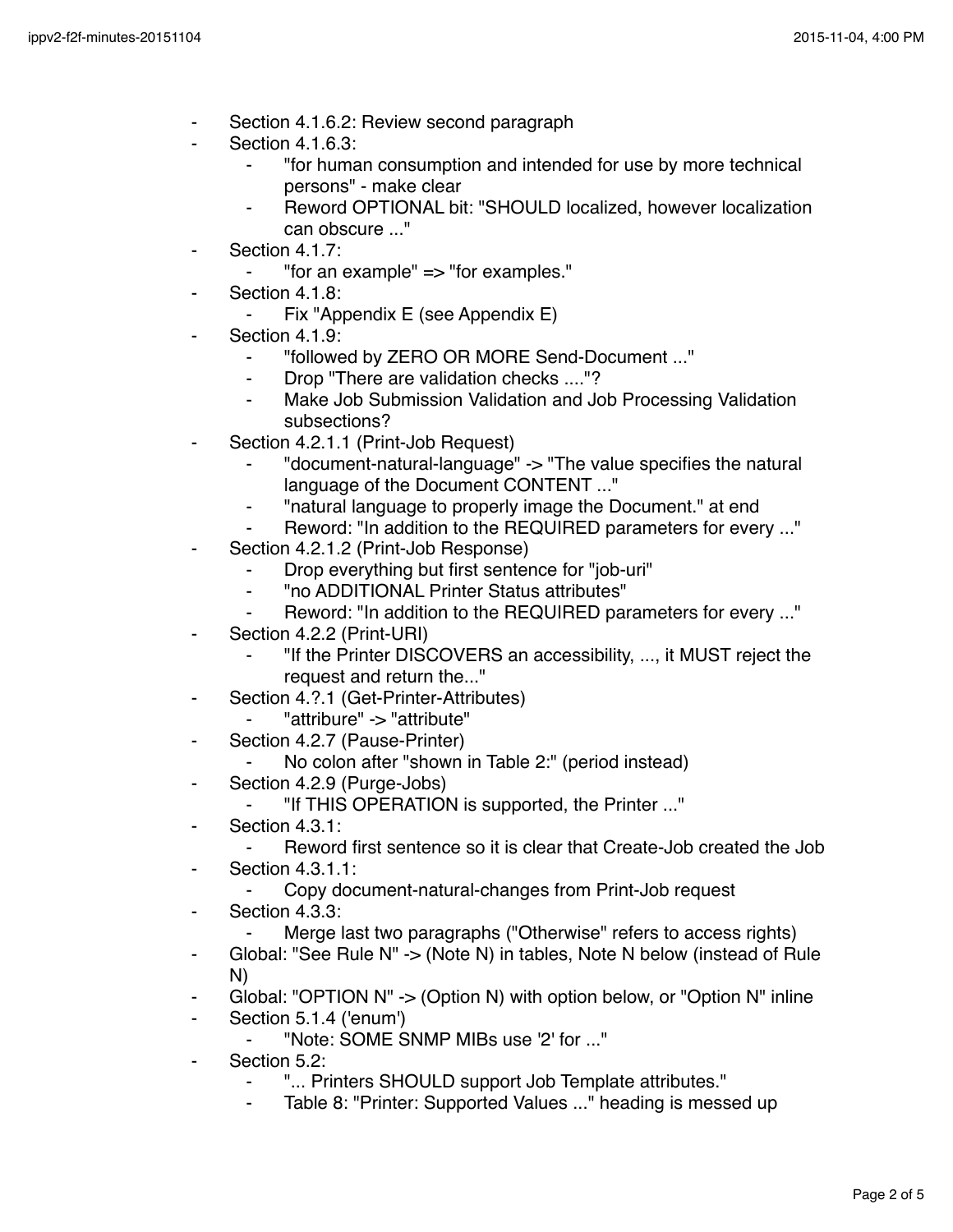- ⁃ Section 5.2.1:
	- ⁃ Fix examples at end to show mapping separate examples.
- Global: Fix all Sections < letter> and <number>
- Section 5.2.6:
	- ⁃ Missing period after "listed in Table 9".
	- ⁃ "Note: The value of '3' ('none') has no effect when combined with any other values."
- Section 5.2.7:
	- Third paragraph: capitalize Document
	- ⁃ "Job Template ATTRIBUTE is ..."
- **Section 5.2.11:** 
	- Reword: "However, the Client SHOULD only use the media attribute for specifying medium-sizes using ..."
	- ⁃ "Historical keyword" => "Legacy keyword"
- **Section 5.2.12:** 
	- ⁃ "that THE Printer uses "
- **Section 5.2.13:** 
	- Move note above table.
- Section 5.3:
	- Table 13: fix order of job-state in table
- Section 5.3.1:
	- ⁃ Move job-uri after job-id
- **Section 5.3.7.1:** 
	- Add RFC 3998 reference for fan-in/fan-out.
	- "give the end user the wrong Impression" should be "confuse the end user about the state..."
- Section 5.3.x (job-state-reasons)
	- Fix "service-offline" should be "service-off-line"
- ⁃ Global: Fix 'job-state-reasons', use double quotes ("job-state-reasons")
- **Section 5.3.10:** 
	- ⁃ Copy changes from section 4.1.6.3
- ⁃ Section 5.3.12:
	- Drop "or not" from the end of the first paragraph.
- Global: Use Output Device instead of output device, sync definition with IPP INFRA
- Global: Investigate Terminating State term/definition for jobs
- ⁃ Section 5.3.27.1;
	- ⁃ Document(s)
	- ⁃ "This value also MUST NOT include ..."
- ⁃ Section 5.3.17.2:
	- Document(s)
	- ⁃ "This value also MUST NOT include ..."
- Section 5.3.17.3: This RECOMMENDED attribute...
- **Section 5.3.18:** 
	- ⁃ "That is, the VALUES for a Job ..."
- Section 5.3.18.3:
	- ⁃ "This RECOMMENDED attribute ..."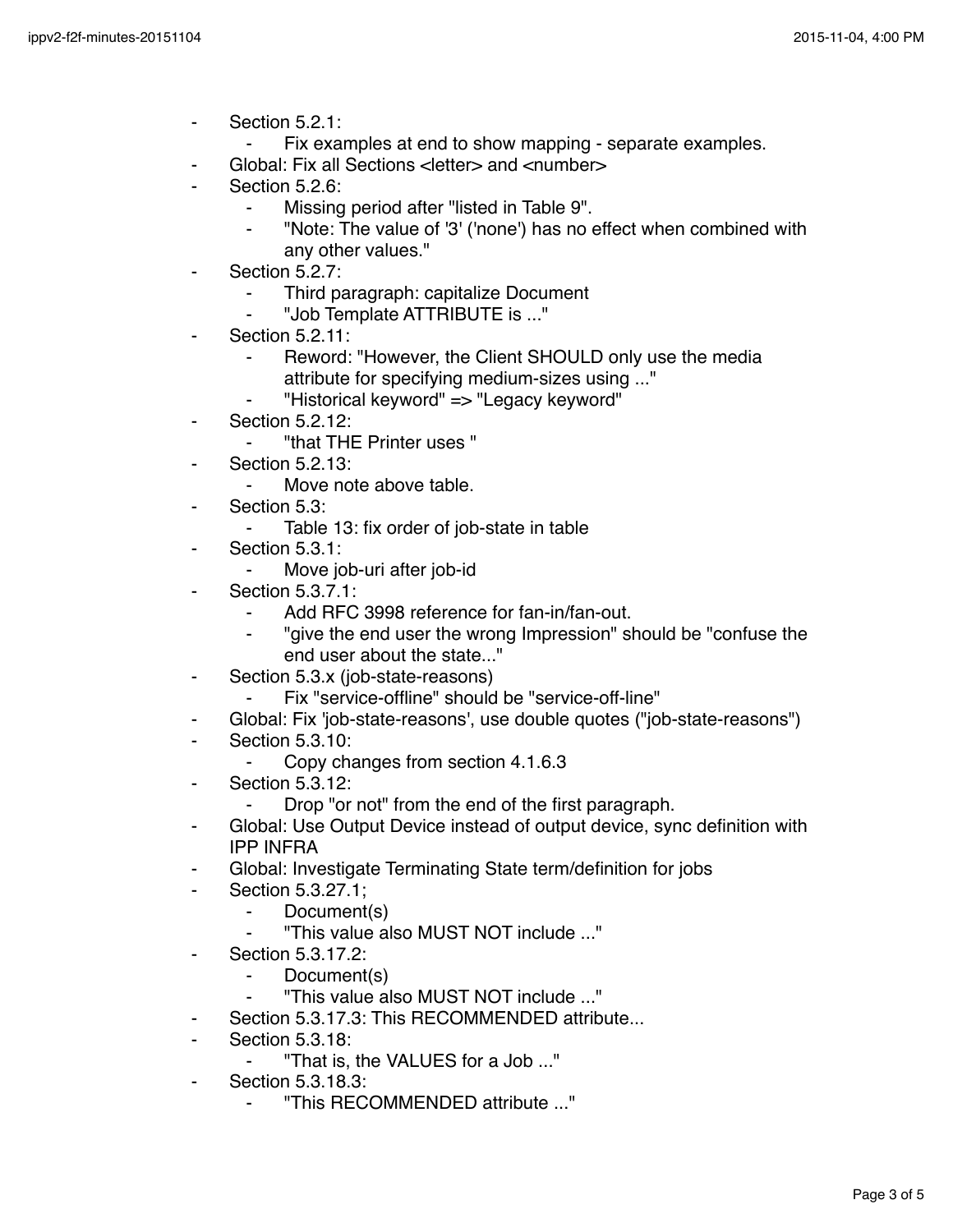- Section 5.4.1:
	- ⁃ "This REQUIRED Printer attribute contains one or more URIs for the Printer."
	- Add boilerplate about "i th" value stuff
- Section 5.4.3:
	- Drop "It is expected that many", maybe "Some Printer will be configured..."
- Section  $5.4.12$ :
	- Add references to Printer MIB for suffixes, IANA IPP registry for keywords.
- Stopped at section 5.4.28
- 4. Review of IPP Everywhere Printer Self-Certification
	- http://ftp.pwg.org/pub/pwg/ipp/wd/wd-ippeveselfcert10-20151009-rev.pdf
	- ⁃ Bug in submission form: accepted without files and with bogus files
	- Q: What about exceptions?
		- A: New process is to have the submitter report the issue to the ippeveselfcert@pwg.org mailing list or via the Github issues page; then we can resolve it either in the tools or ignore the failed tests in the web site submission form
	- Q: What to do about software updates independent of Manual updates?
		- A: Use the same document version (10, 11, 12, etc.) but use the release date as part of the tool version so you know that the latest date is the most recent tool release
		- Need to separate test file versions from software versions (used to match to a specific release of the tests in the manual)
	- ⁃ Q: Does PWG Last Call apply to just the manual?
		- A: No, to the manual, beta web site, and tools
	- Section 1.3:
		- Add Github issues page for problems in the tools.
		- Mention reporting test issues for exceptions here as well.
	- Global: PWG Member
	- ⁃ Section 2.x:
		- Add PWG Member term with reference to members page
	- Page 26, add screenshot for Figure 4
	- ⁃ Action: Mike to post updated tools, web site, and stable draft of manual
	- Action: Bring IPP Everywhere Printer Self-Certification Manual to Steering Committee to start PWG Last Call
- 5. Review IPP System Service
	- http://ftp.pwg.org/pub/pwg/ipp/wd/wd-ippsystem10-20151102-rev.pdf
	- Did not get to this.

## **Next Steps / Open Actions**

- Next conference calls November 16 and December 7, 2015 at 3pm ET
- Start PWG Last Call of Self-Cert before next IPP WG conference call
- Prepare updated IPP WG charter with new 3D work for next conference call